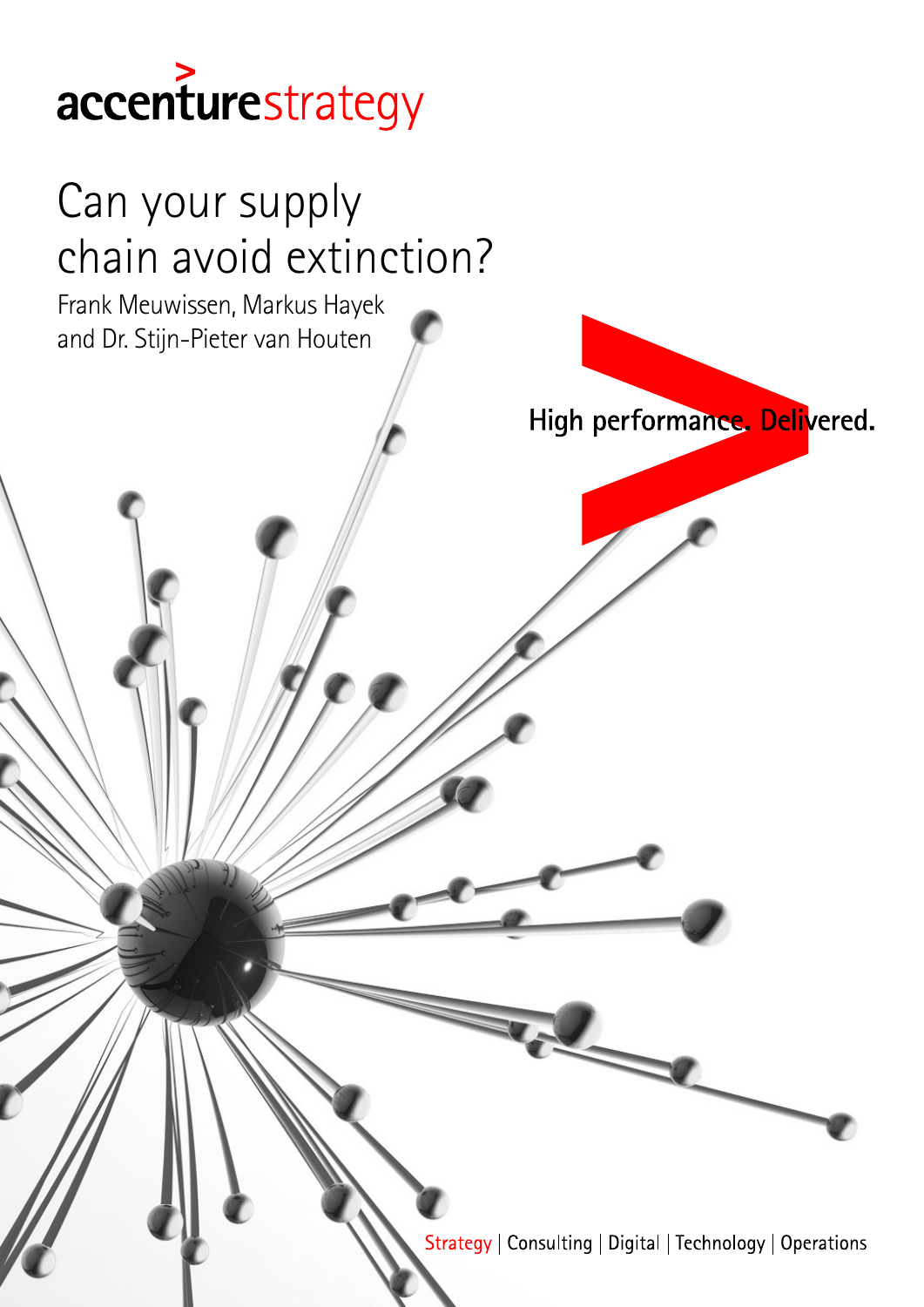Slicing and dicing the supply chain to service ever more diverse and demanding customers has become the core challenge for Chief Supply Chain Officers. But simply expanding the number of supply chain configurations and maintaining separate organizations to manage them-the approa followed by most organizations—is driving too much complexity and wasting potential synergies.

In today's globalized and hyper-competitive markets, standard segmentation alone does not deliver the insight and innovation needed to remain responsive and cost competitive. Supply chain segmentation needs to be truly granular, highly dynamic and rigorously executed. That, in turn, requires the extensive application of digital technologies.

Future-ready supply chain operating models will have very different governance structures: simplified, yet still able to handle market complexity. Furthermore, when it comes to execution, retaining control doesn't necessarily require ownership: some supply chains will be almost completely outsourced. Supporting the execution of physical, information and financial flows will require the continuous development of an ecosystem of partners and providers.

Truly differentiated supply chains are a "must have." Without them, organizations won't be able to protect market share, or ensure successful execution at new levels of cost competitiveness, agility and service. Indeed, continuing with business as usual could put your supply chain—and eventually your company—on the path to extinction.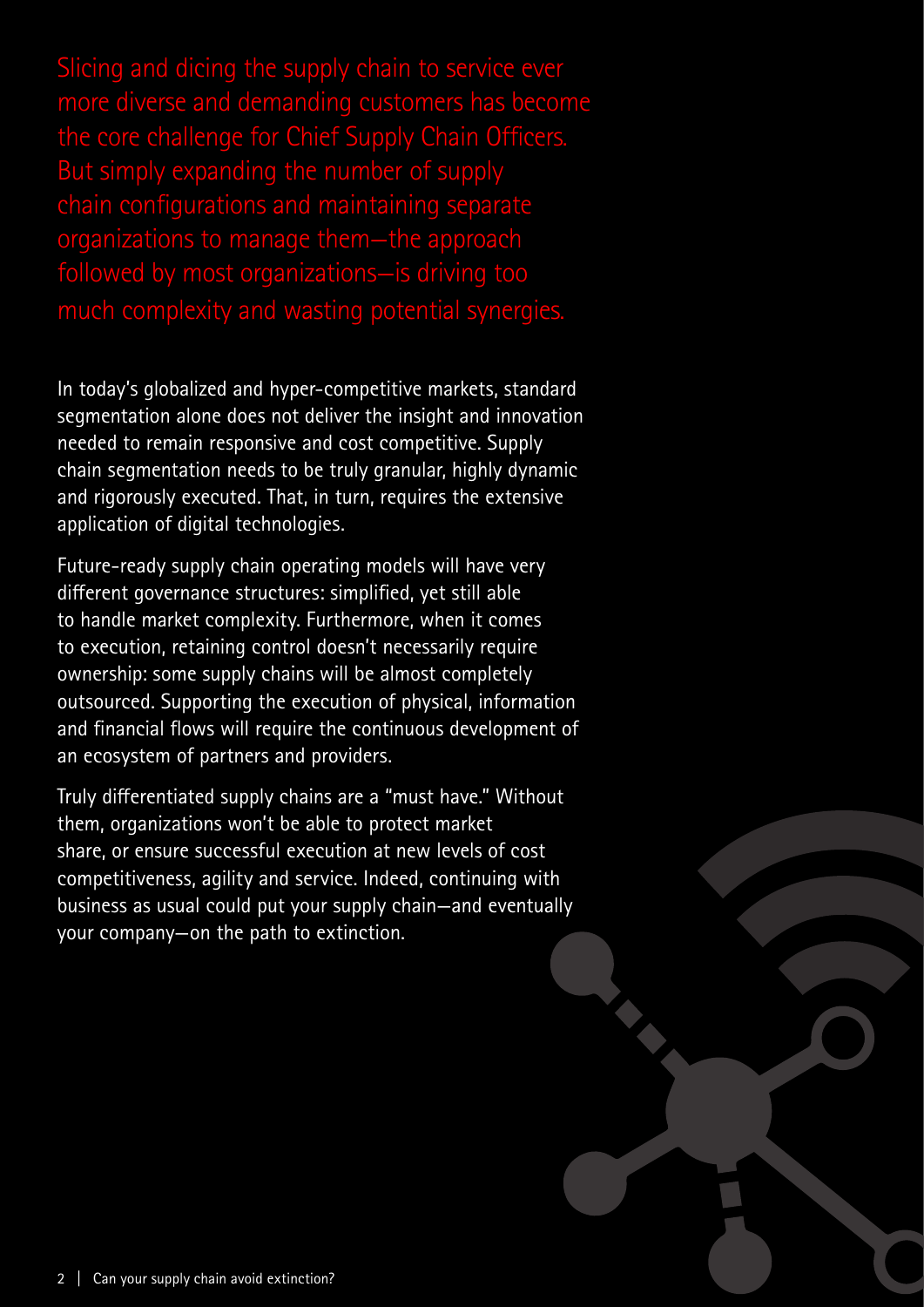#### **Inflexible and slow**

Traditional supply chain operating models are no longer fit for purpose—and most organizations know it. Eighty-nine percent of supply chain executives report that customers see their current operating models as too complex, and for half of them, "decision-making speed" and "flexibility to respond" are key sources of that complexity.

Customers, meanwhile, continue to raise the bar. With regulators ramping up their demands as well, managing complexity and protecting market share while remaining cost competitive is becoming increasingly challenging.

First movers are taking measures now. One consumer packaged goods player, for instance, has made a conscious decision to simplify its overall supply chain structure, while focusing more attention on innovation and idea generation. Among the company's key initiatives: eliminating regional lead roles; establishing key interaction points between sales and supply chain for better connectivity; and creating a supply chain innovation team whose leader is part of the overall leadership team. By ensuring a mix of skill sets and experience among supply chain leaders, the company is encouraging a drive for change.<sup>1</sup>

#### **Dynamic segmentation is the name of the game**

Segmentation—the categorization of products by customer requirements, market or geography and applying such characteristics as short lead times or low cost to each category—is relevant to the redesign of supply chain operating models for 98 percent of organizations.<sup>2</sup> What's more, in order to boost customer satisfaction, 97 percent are planning to move toward more granular segments.3

But Accenture Strategy experience confirms that many supply chain executives are still grappling with truly granular end-toend segmentation. One company in the healthcare sector, for instance, has segmented more clearly by divisions but still lacks a segmentation approach that relates to customer requirements and market characteristics. Similarly, a consumer goods player, having defined a number of supply chain configurations, now struggles to re-shape its capabilities' setup to serve these configurations appropriately.4

#### Is my current supply chain organization perceived as too complex?



Source: Accenture Strategy supply chain research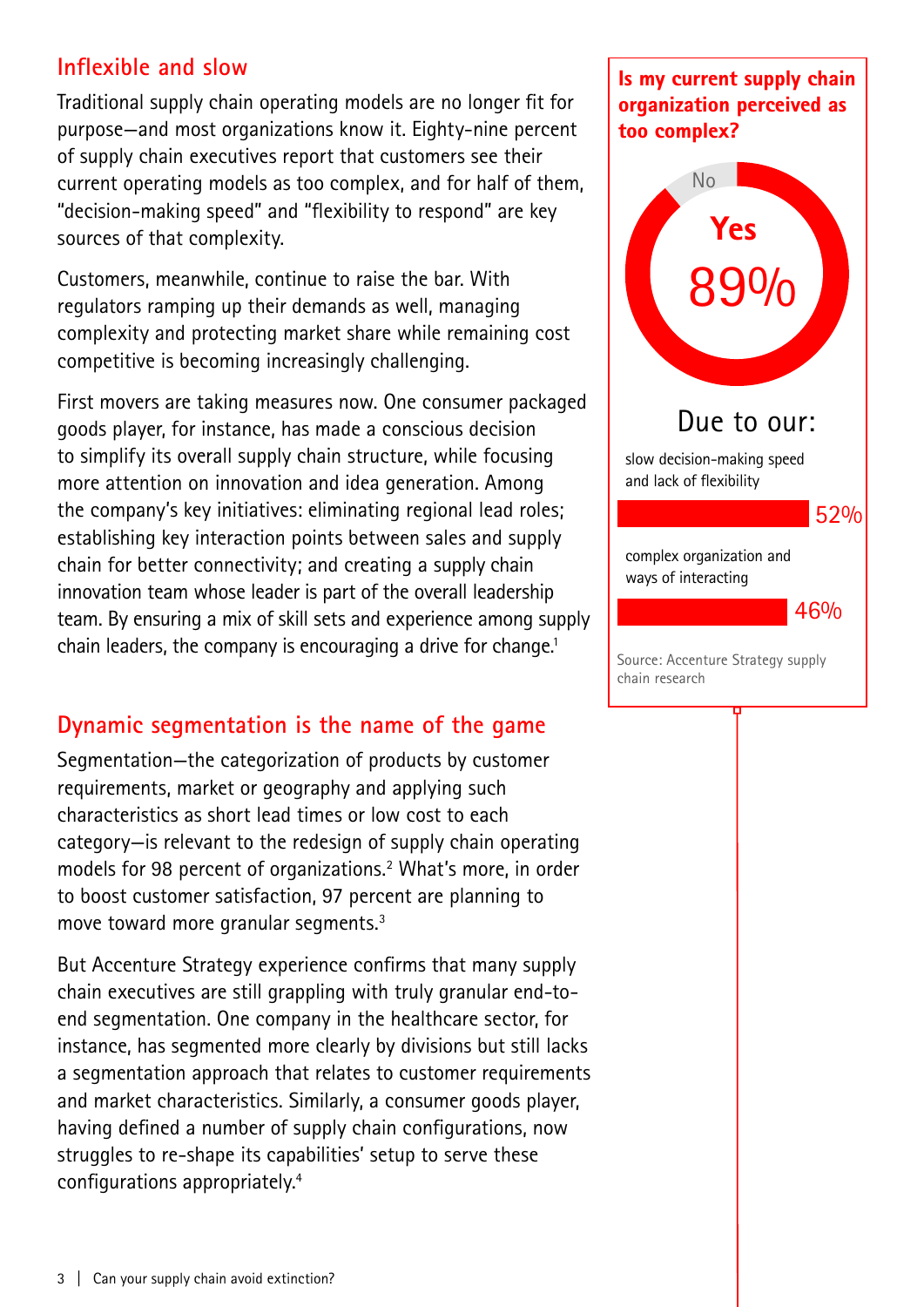Given current dynamics and complexities, segmentation models also need to be dynamic to be relevant and drive value—and that's only possible if organizations apply the right set of technologies to support them (see Figure 1).

Analytics solutions in the supply chain allow organizations to monitor how well the execution model meets Service Level Agreements (SLAs). They also enable the management and optimization of inventories; and they help identify improvements in cost-to-serve execution. Rule-based algorithms in advanced cost-to-serve models help optimize trade spend and pricing, thus allowing the supply chain to become a true value creator. The building blocks on the supply chain side help to monitor the execution of the segments, while close collaboration with commerce allows the recalibration of the commercial side of the model when needed.

Given current dynamics and complexities, segmentation models also need to be dynamic to be relevant and drive value



Figure 1: Segmentation models need the right set of supportive technologies.

Source: Accenture Strategy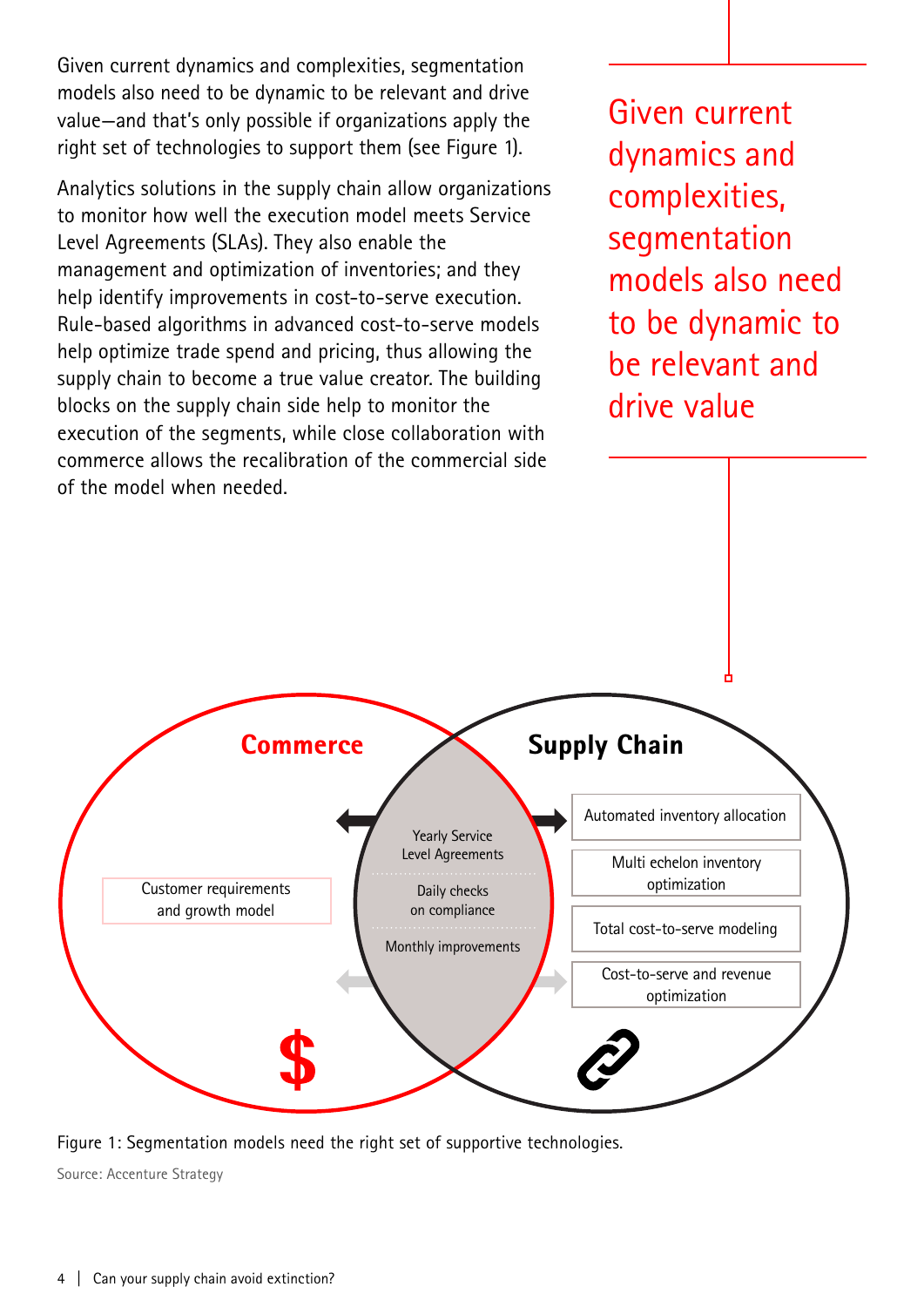#### **Control doesn't require ownership**

Running a segmented supply chain requires a number of digital capabilities, which need to be executed in a differentiated way in order to serve segmentation thinking. These capabilities are not only required in planning, but also in sourcing, production, delivery and service (see Figure 2).

#### What digital capabilities are most relevant to operate a differentiated supply chain?

| Planning          | п                                                               |
|-------------------|-----------------------------------------------------------------|
|                   | 98% Demand analytics, demand sensing                            |
|                   | 91% Planning automation, intelligent algorithms                 |
|                   | 87% Inventory analytics, advanced inventory<br>optimization     |
|                   | 82% Segmentation analytics                                      |
| Sourcing          | o                                                               |
|                   | 87% Supplier analytics                                          |
|                   | 85% Supplier and category rooms                                 |
|                   | 84% Supplier networks and collaborative<br>supplier execution   |
| <b>Production</b> | O                                                               |
|                   | 86% Digital supply network                                      |
|                   | 85% Manufacturing control tower                                 |
|                   | 83% Digital manufacturing                                       |
| Delivery          | п                                                               |
|                   | 89% Supply chain analytics                                      |
|                   | 86% Supply chain control tower                                  |
|                   | 86% Cloud-based logistics platforms,<br>logistics collaboration |
| <b>Service</b>    | О                                                               |
|                   | 89% Interconnected service supply chain                         |
|                   | 85% Installed base management                                   |
|                   | 84% Service control tower                                       |
|                   |                                                                 |

Figure 2: Analytics and planning automation are critical for advanced supply chain strategies.

Source: Accenture Strategy supply chain research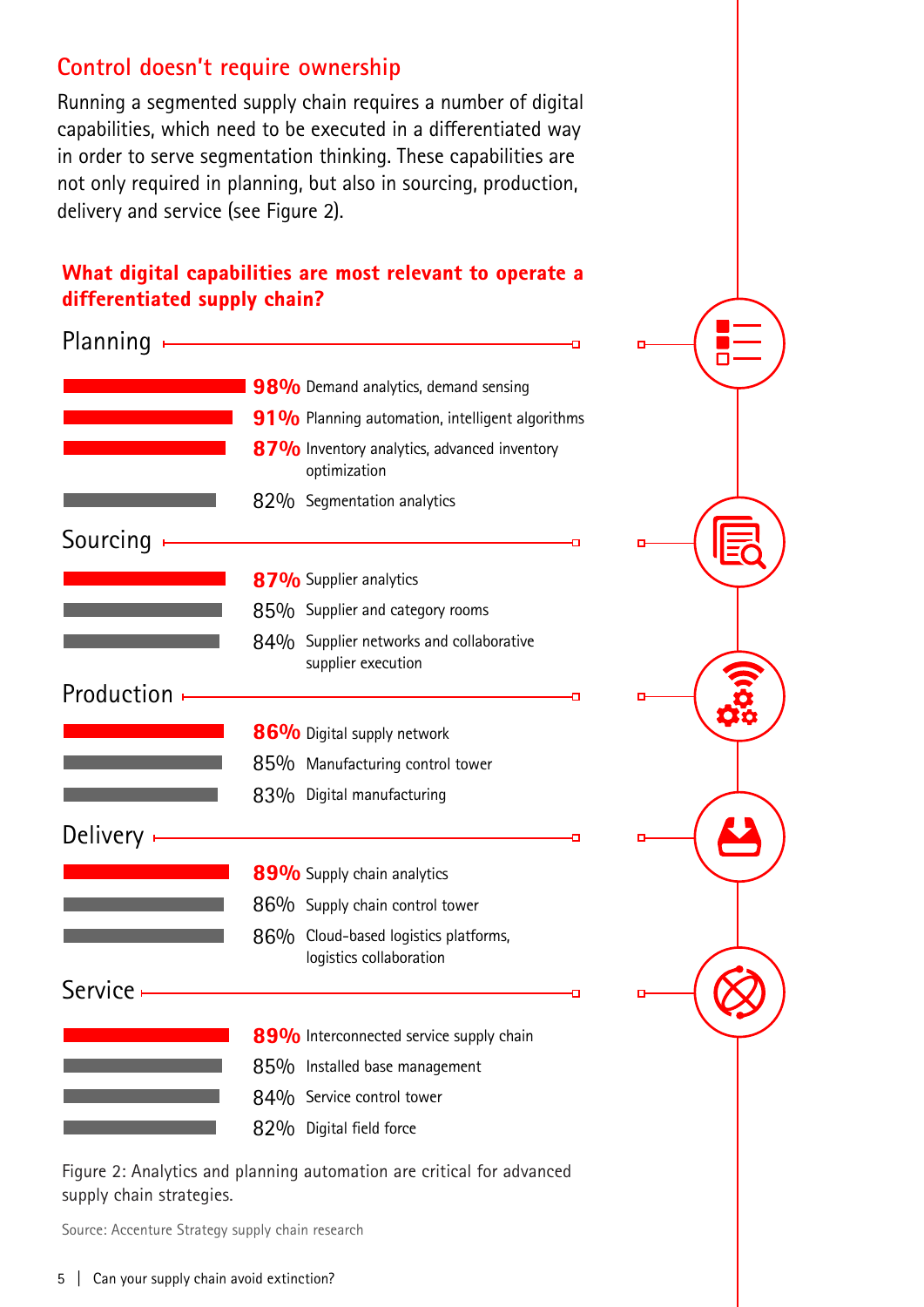The big question is how to organize? How can you transform your supply chain into one that runs dynamic segments, using complex new capabilities? We believe that the supply chain operating model of the future will move away from traditional structures of plan/source/make/deliver and global/regional/local toward a model that consists of two interconnected worlds (see Figure 3).

The Value Chain Intelligence team consists of highly skilled resources that focus on innovative thinking, network and footprint evolution, overall optimization and management of all players in the ecosystem, while ensuring full control of strategic target setting and operational execution. The Execution Ecosystem, which consists of a mix of in-house and outsourced solutions, is the machine that runs physical, information and financial flows.

Since they recognize that controlling the supply chain does not necessitate full ownership, key industries are already moving toward such an Execution Ecosystem.

Consider, for example, one company in the continuous manufacturing industry, which operates in more than 100 markets worldwide. The company used to organize its supply chain locally, running specific supply chains for each of its business units worldwide. Now, a global team is responsible for strategy definition, strategic projects, partner management and new capability identification, while a global delivery organization manages the end-to-end operation, for both inbound and outbound. The delivery organization leveraged a service catalogue and clear objective framework to define what should be kept in-house and what could be outsourced. The model confirmed that outsourcing was feasible for activities requiring highly skilled delivery people, as well as for commoditized activities. The upshot: uplifts in both transparency and performance.<sup>5</sup>

### Has your organization considered outsourcing the supply chain? No



Source: Accenture Strategy supply chain research



Figure 3: Two interconnected worlds: the new supply chain operating model. Source: Accenture Strategy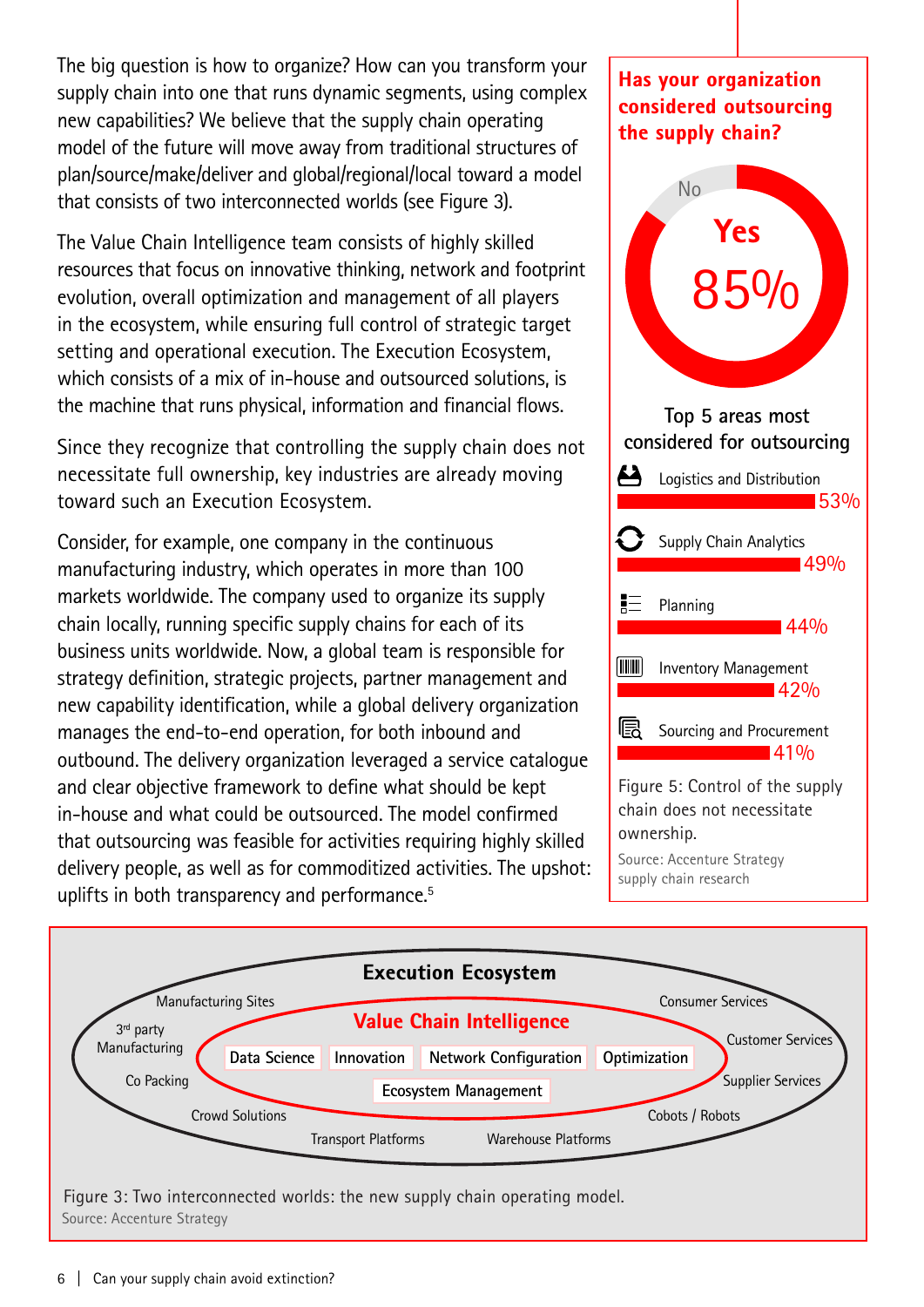#### **Moving toward a truly differentiated supply chain**

Your organization can start to move toward a truly differentiated supply chain by focusing on three key areas:

#### 1. Supply chain configurations that drive value.

In order to understand the service requirements of your customer base, commerce and supply chain should be tightly integrated. Your customers will be best served by defining a limited set of supply chain configurations, while controlling cost. Customer and market dynamics will define how often you update the model. The litmus test is that you are indeed identifying and deploying technologies to support a specific configuration, and not, per definition, a one-size-fits-all.

#### 2. The right digital technologies for each configuration.

New and better technologies allow you to optimize your capabilities setup per supply chain configuration. For example, a lean supply chain setup should use highly automated transactional flows, automation in warehouses where financially viable, as well as flex capacity solutions for warehousing and transport. These digital technologies allow for handling seasonality and volatility impacts efficiently. The litmus test is that you only apply those capabilities by segment which will enable delivering the right supply chain response, and nothing more.

#### 3. The right structure and governance

Future supply chain functions will be highly segmented on the inside but simple on the outside. Regional layers will be removed when they have stopped adding value. Capability development is a continuous activity. The litmus test here is that you have embedded innovation thinking into the heart of your organization.

**Increasingly complex markets demand truly differentiated supply chains, and digital technologies are key to keeping them cost competitive and responsive. The impact on supply chain operating models will be profound. By addressing these three areas, you will build a supply chain that enables you to protect market share by supporting all types of new business models. Far from going extinct, your supply chain will be operating at new levels of cost competitiveness and service—the hallmarks of a winning enterprise in the markets of tomorrow.**